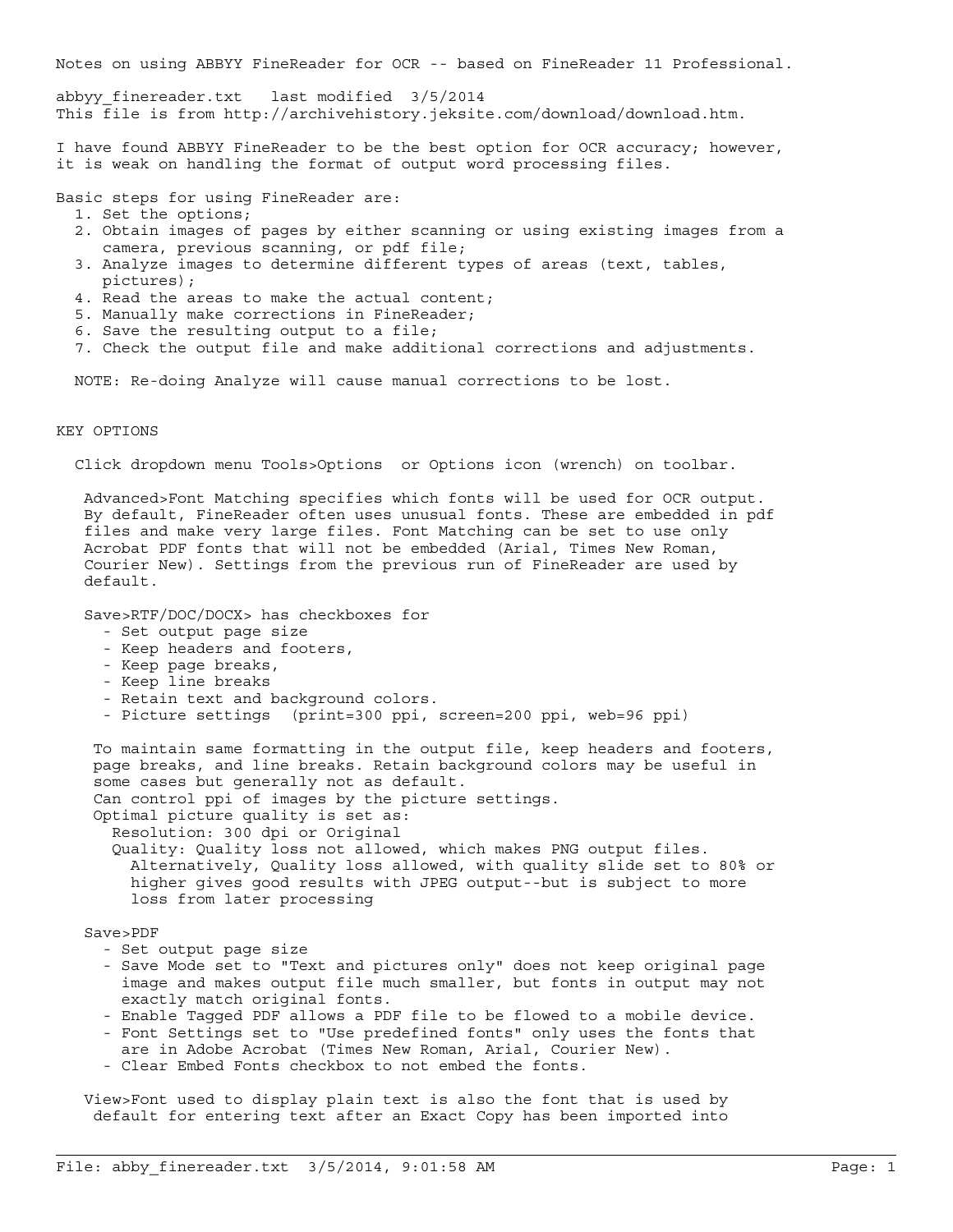Word. Default is Arial Unicode MS, which will result in embedded fonts in PDF. Change to plain Arial to avoid that.

 Scan/Open tab has checkboxes for whether pages are automatically rotated and split.

 Document tab has buttons for color or black and white processing. Use color in most cases, including grayscale. Black and white is two colors: completely black or completely white.

 Unfortunately, the feature in FineReader Version 10 to save sets of options for re-use was apparently dropped in Version 11.

#### OBTAIN IMAGES OF THE PAGES

 The original image of a page for OCR can come from scanning, from a digital camera, or from a pdf file. For pdf, FineReader regenerates the OCR and does not use the text in the file (if there is any text).

 The best accuracy is obtained if scanning is done with FineReader; however, this can require preview and final scans for every page image if the crop area is adjusted for each image. In that case, scanning with VueScan can be done with only one scan per page. However, FineReader tends to handle bold type poorly if OCR is from a previous page image (jpg vs tif does not seem to matter).

 Processing is easiest if the text is a consistent distance from the edge of the paper on all pages. Putting a marker (e.g., stickynote) on the scanner edge can help consistent alignment.

 FineReader can automatically handle rotations and dividing into separate pages if two pages on source image.

 Minimum recommended page image resolution is 300 ppi (dpi). Scanning at higher resolution (400 - 600 ppi) can help handle small type (9 points or smaller) or a page with fading or distortion. Using color scans works best for low contrast documents and for any pictures.

 FineReader has an option to Edit Image, but this is rarely needed. Most of the optimization modifications are done automatically as well as can be done. However, occasionally a split page may be missed by FineReader and need to be split manually with Edit Image.

## ANALYZE IMAGES

 Page headers and footers, tables, references, etc. will be handled better if they are made their own text box. Redoing the analysis step will loose manual changes.

 FineReader often makes odd shaped recognition areas (text, pictures, tables). It is much more reliable for subsequent processing if each recognition area is a simple rectangle. This may require deleting and re-creating some recognition areas.

 In FineReader, click bottom of panel or tap Ctrl-F5 to toggle display of an enlarged area that can be used to precisely set areas and make corrections.

## READ AREAS

- Clicking on Read icon at on top toolbar reads or re-reads all pages.

- Clicking on Read icon on the Image toolbar reads or re-reads only the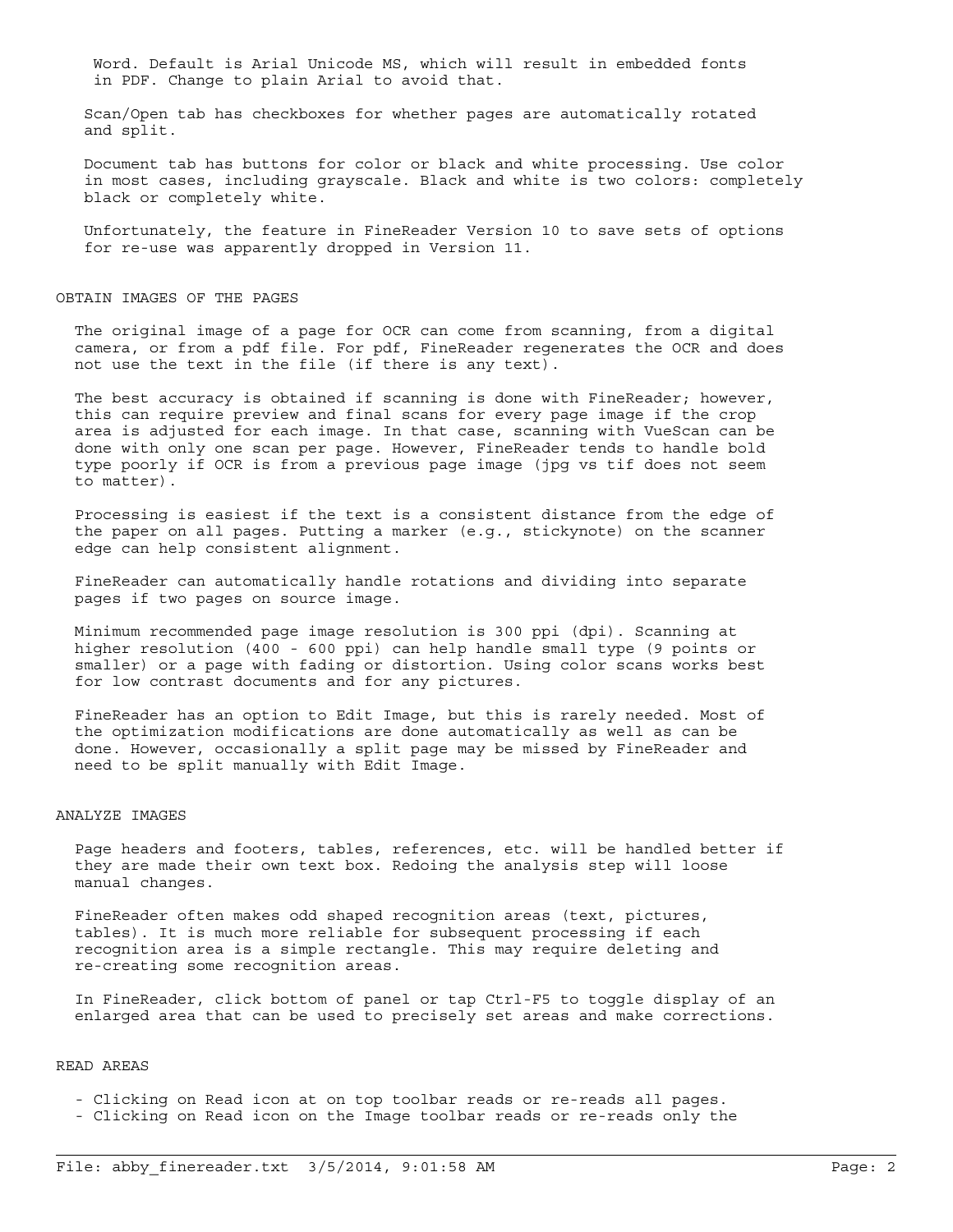displayed page.

 - When an area in the image is selected (clicked with the mouse), right clicking the mouse button gives the option of reading the specific area. Right-clicking when mouse is over part of the page not defined as an area gives the option of rereading the full page (not all pages).

#### CORRECTIONS IN FINEREADER

 Getting the text, picture, and table boxes located properly is important for making output for word processing. These are initially set automatically but can be adjusted in the Image window. Click on an area to select it. The sides can be dragged to change dimensions. Tapping the Delete key will delete a selected area. New areas can be drawn by clicking the icon for the type of area (text, picture) and then dragging a new rectangular area. Right-clicking the mouse gives more options, such as changing an area to a different type.

 In general, for word processing the headers, footers, body text, and picture captions should all be in different text boxes.

 By default, FineReader excludes lines, such a separating footnotes from the main body of text. Can manually adjust the text box to include the lines and they will be in the output file.

 When creating word processing output files, the easiest practice is usually to make minimal corrections to content and formatting in FineReader and do most corrections with the word processing program (e.g. Word).

 FineReader uses Styles and typically makes dozens of styles. These are often variations and the same type of item in the document (e.g. body text or a certain level of heading) will have different styles at different places. This means that several different styles need to be changed to change the formatting for that type of item--which basically defeats the purpose in using styles. The styles are not named clearly (most are Body Text (N), where N is a number) and font size is handled separately--all of which makes the FineReader styles very difficult and inefficent to use.

 The styles are transferred to Word. Font size in Word may be slightly different (usually smaller) than in FineReader. My experience has been that FineReader often makes the fonts too small and the margins too big, particularly when using page images from a camera. Adjusting these is difficult in FineReader.

 If formatting is modified in FineReader, the properties of the styles can be changed with Tools>Style Editor. Fonts and boldness often need modification. A different style can be applied to certain text by selecting the text and then choosing the style from the dropdown list on top toolbar.

 The paragraph icon on the upper right of edit window shows nonprintable characters such as paragraph markers, manual line breaks, and tabs. Shift- Enter adds a manual line break without starting a new paragraph.

 FineReader often makes a mess of any table with more than trivial complexity, particularly with small fonts and/or footnotes. The fastest strategy is often to set the table as a picture/image and just handle it as an image in Word or pdf. However, tables can be modified in FineReader by right-clicking the mouse over the table to get options such as making or deleting lines for columns or rows. Also, selecting one or more cells (click on a cell and Shift-click to select adjacent cells) and then right-clicking allows splitting and merging cells.

 FineReader identifies and highlights cases when the OCR was questionable. Can sequentially go through them with either the Verification Window or by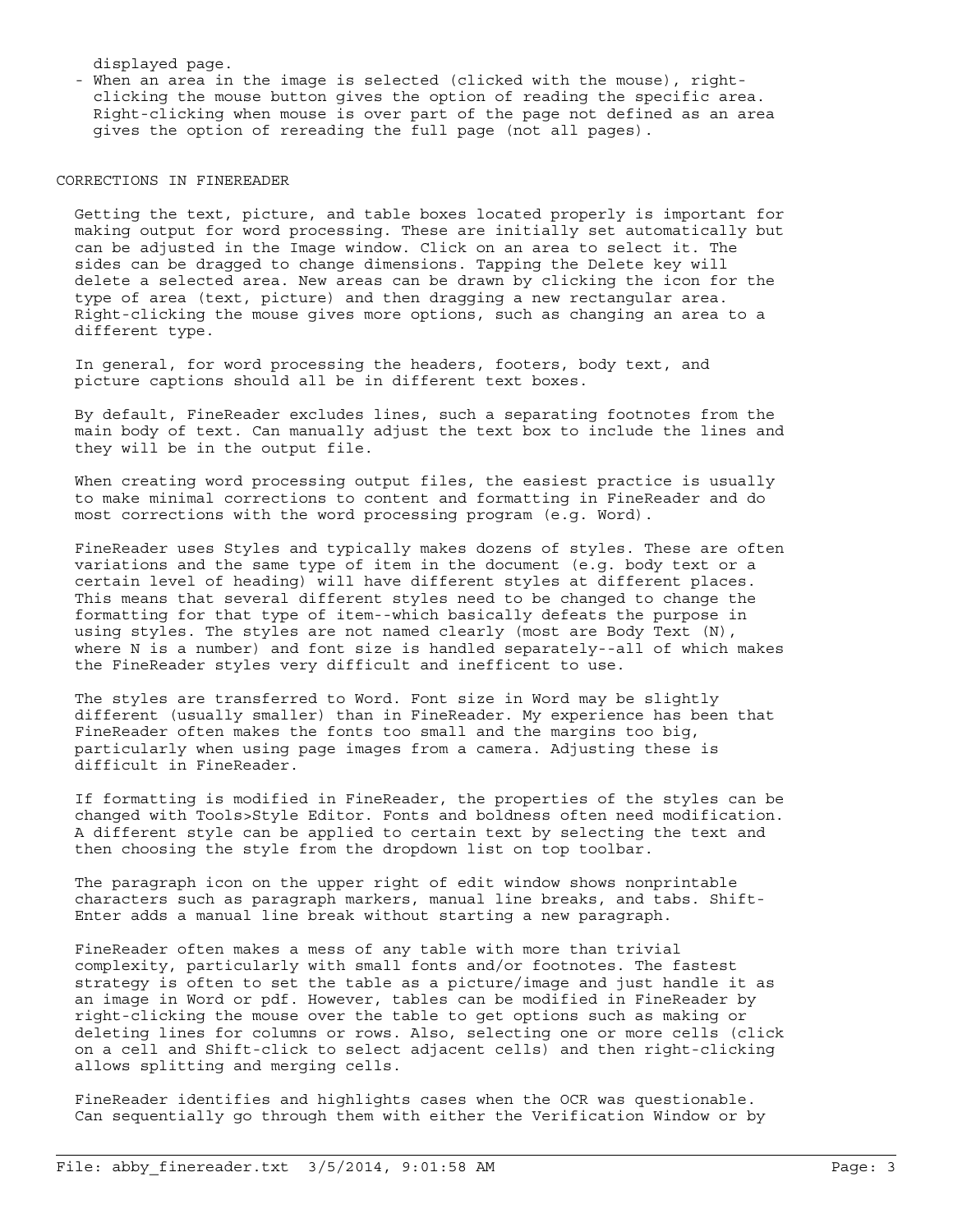clicking the Next and Previous Error icons--or by just going through each page. The questionable cases can often be handled more quickly in Word.

#### OUTPUT

 Output for word processing can have varying degrees of matching the exact formatting of the original document--ranging from Exact Copy, to Editable Copy, to formatted text, to plain text. Editable Copy is often a useful balance.

 Exact Copy attemtps to make the output match the orginal document, but uses Word Frames and makes it difficult to adjust fonts and line up margins for different pages. See section below on Exact Copy.

 Editable Copy is easier to make adjustments, but tends to less precisely match the original document and pictures can be very confusing to work with.

 PDF output can be made directly from FineReader, or FineReader can output to a word processor and the word processor used to make a pdf file. Output to a word processor usually works best for cases to be made into pdf. There are usually corrections that will need to be made and can be done easily in with word processing program. With images from a camera, FineReader usualy makes the fonts too small and margins too large. The fonts and margins are much easier to adjust in word processing than in FineReader, and Editable Copy is the fastest option by far for this.

 If pdf output is made directly from FineReader, the pdf output can be either the letters and words from the OCR or can be the original page images with the OCR text hidden (but searchable). Keeping the original page images makes the pdf files much larger, but exactly matches the original document.

 Output to txt will have line and page breaks (if those options are set) even though those do not show on the display in FineReader.

 Can save FineReader document that has original images and settings to make revisions later.

#### WORKING WITH OUTPUT FILES IN WORD

 The FineReader option to keep line breaks puts a manual line break at the end of each line in Word (same as Shift-Enter). This breaks a line without starting a new paragraph. The line breaks and paragraphs can be seen by turning on view paragraph markers (Home> paragraph icon).

 In Word, display the list of styles by clicking the lower-right arrow on styles section of toolbar. Typically the dozens of styles created by FineReader have many variations and different styles are used in different places for the same type of documtent item. This means that format changes require that either many styles are modified, or the styles need to be re assigned.

 Making format changes outside of the styles is usually the best option when it can be done. Selecting text and directly changing font properties will override the styles.

 If styles are wanted for certain document items, such as headings and indented lines, styles can be modifed or created and then applied to each of the relevant items. Right-clicking on a style in the style list gives the option to modify the style. Clicking on an item in the document shows the currently applied style as highlighted in the style list. However, for documents from FineReader, the highlighted style is often not the modified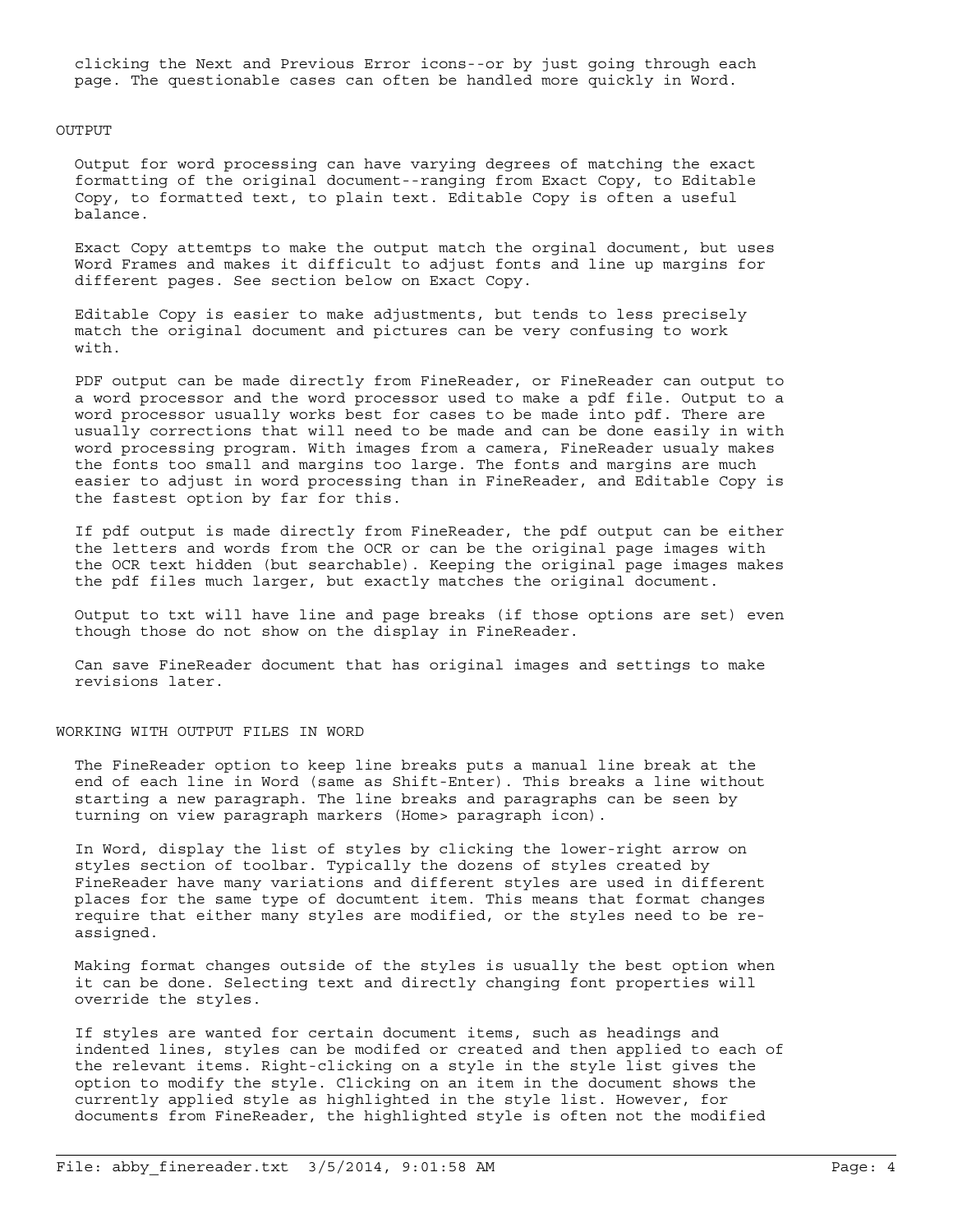style. To apply the modified style, click on the item in the document and then click on the desired style in the style list--even if it appears to be the same style.

 The picture or image options in Word are not optimal from FineReader. The Word option to compress the pictures upon saving is turned on and needs to be turned off if high resoloution pictures are wanted. This should be done before the Word file is saved and is done for a Word document with: Office button (upper left)> Save As> Tools (button)> Compress Pictures> Options (button)> clear the checkbox Automatically perform basic compression on save.

 In addition, the Word output files from FineReader do not have the option to Change Picture (when the picture is right-clicked or under the Picture Tools Format> button for Change picture). Pasting the content from FineReader into a new blank Word document will make the Change Picture option active.

 FineReader often makes Word Frames for enclosing text and pictures. Frames can be modified and removed with the Frames command that is not available by default in Word (2007). Clicking the mouse inside a Frame shows the Frame. Double-clicking on the edge of the Frame brings up the Frames command. Alternatively, the command can be put on the Quick Access Toolbar by selecting Office Button> Word Options> Customize> Choose Commands From> All Commands. Then find the Frame command and put it on the Quick Access Toolbar.

 NOTE that tapping the Delete key when a Frame is highlighted deletes the Frame and its contents. However, clicking the Remove Frame button on the Frame control, removes the Frame without deleting its contents--but may move, resize, and reformat the contents in unpredictable ways, particularly when columns are involved.

 Pictures can be very confusing to work with. Some complications include: (a) Pictures are usually put inside a Word Frame. In these cases, the picture is moved by moving the Frame rather than the picture inside the Frame. The Frame usually can be seen by clicking just to the left of the picture. The Frame may (or may not) determines how far text is from the picture. The caption may be in the Frame or in a separate Frame. The Frames may overlap and the main Frame may need to be moved to access the caption Frame.

 (b) In some cases, the easiest option is to get rid of the Frame. (However, Frames may also be useful in some cases.) The anchor for the picture is inside the Frame so deleting the Frame with the delete key also deletes the picture. Use the Frame command to Remove Frame. In addition, the position of the picture is locked or grayed out so it cannot be changed. To undo this, click the picture to bring up the tab Picture Tools Format> Position. Then click one of the icons to put the picture someplace on the page. This moves it out of the Frame. Then drag it back where it should be. It can be relocated as needed after this.

## EDITABLE COPY OUTPUT

 Editable copy is usually the easiest to work with. If page and line breaks are both kept, it will match the original file well. But, pictures and graphics can be confusing to work with--see below. Editable Copy allows good control of margins (unlike Exact Copy) but can be unpredeictable and difficult to work with when the document has pictures and columns.

 FinePrint puts headers and footers in Word as Text Boxes in the Header and Footer section. The Text Boxes are relative to the page and so do not change position when the margins change. Need to manually move them or set them relative to the margins if the margins are changed. If the margins are changed before the text boxes are moved, the header and footers end up buried in the text and can be moved by opening the headers and footers in Word and then clicking on the buried header or footer and moving the text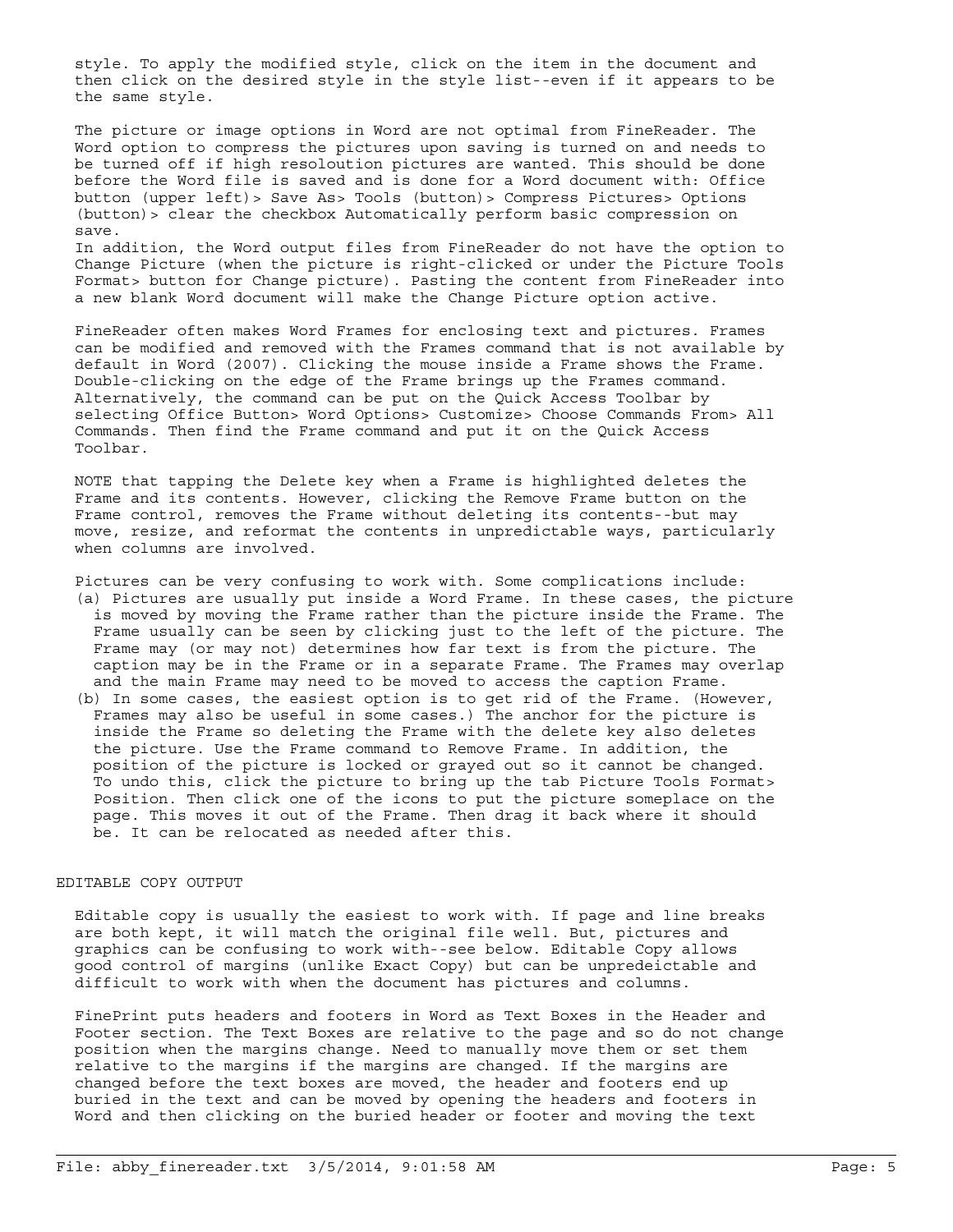FineReader also makes many different sections, and the headers, footers, and margins have to be modified for each section. For simple documents with the same headers, footers, and margins, the easiest practice is to eliminate the different section.

The basic steps in Word for adjusting the output for Editable Copy are:

- 1. In FineReader, make sure that:
	- headers and footers are identified as separate text blocks,
	- split pages were done on all page images with two pages,
	- complex tables are set as images, or checked carefully and fixed.
- 2. If the document has pictures that should not have the resolution reduced, set the document to not compress pictures (as described above). Other issues when handling pictures are described below.
- 3. If the headers, footers, and margins are the same for all the document, use the Replace function to find all section breaks (^b) and replace them with page breaks (^m). This should leave the headers and footers and make the document one section. Alternatively, if different sections are needed, the section breaks can be searched and replaced individually to leave different section.
- 4. Set the margins for the whole document (or the relevant section).
- 5. The most reliable practice is to delete all the FineReader styles and then attach a template and apply appropriate styles manually. A Word macro for deleting all user created styles is described in the section below on Word Macros Used with Abbyy FineReader below.

 Alternatively, the FineReader styles can be kept and worked around by: Under font, select the entire document and then:

- set the font type and size,
- set the scale to 100% and spacing and position to normal,
- if there is no bold type in the original also toggle bold on and off to get rid of extraneous bold type.
- 6. If using the FineReader styles, under paragraph, select the entire document and then:
	- set the right and left indents to 0 if the document has no indents,
	- set the justification if it is constant for the document,
	- set the line spacing to single or the desired line spacing,
	- leave the other fields alone (notably first line indent and spacing before and after paragrapshs--unless these are constant for the entire document).

# 7. Open the headers and footers (i.e., double click in the header area):

- click on the header text (which will often be buried in the body text) and then move it to the header position. This will typicially need to be done for both the odd and even pages and for each section.
- If page numbers did not take, add page numbers--also typically for both odd and even pages and for each section.

Some common issues with pictures and editable copy include:

- (a) Pictures may jump around unpredictably when moved, or cannot be moved. This can usually be stopped by clicking the Frame and then the Frame Tool and clearing the checkbox for "Move with text". It can be usefull to clear this checkbox on all pictures--but it comes back on sometimes.
- (b) Some paragraph markers may be impossible to delete if they are the anchor for a Frame or picture. Clicking on a picture displays the anchor as a
- symbol. The anchor can be clicked and dragged to another paragraph. (c) Formatting can be lost when cutting and pasting. In particular, Frames
- that normally span columns can be reduced to fit in a column. These need to be manually resized.
- (d) The picture may need to be resized within the Frame.

EXACT COPY OUTPUT

box.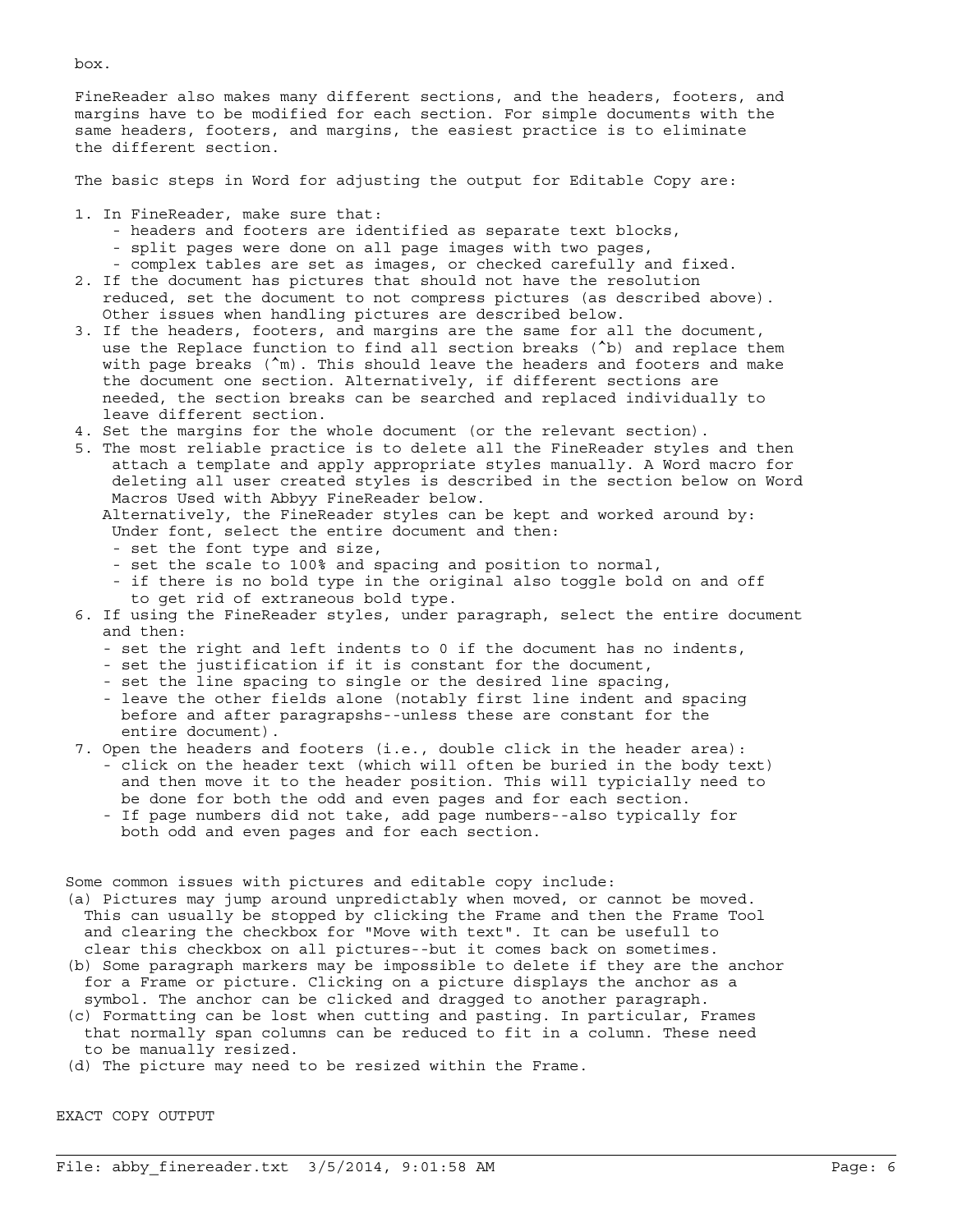When the output is set to Exact Copy for Word, it makes Frames in Word and puts a section break between each page. Frames can be moved as an object and the edges can be dragged to make lines wrap more like the original. Margins are more difficult to manage with Frames.

 NOTE: Increasing font size, line spacine, or adding text will typically require that a frame be expanded and adds significant effort to making corrections or adjustment.

 By default, frames are defined relative to the page, which means they do not move as the margins or text outside the frame are changed. Margins are also set to zero. In Word, Frame can be defined relative to a paragraph (or margin), which makes them move as text and margins change. The position of the frame are set separately for horizontal and vertical. These are all set with the Frames command.

 NOTE: If the default of centering the content between the horizontal and vertical edges of the paper is not wanted, each Frame has to be moved or reset to be based on the margins rather than the page.

 Applying a paragraph or heading style inside a Frame causes the paragraph or text to jump out of the Frame to the top of the page. A character style can be applied or the assigned style can be modified without jumping out of the Frame. Textboxes in Word are similar to Frames but paragraph and heading styles can be applied to textboxes.

 For a document made with Exact Copy, by default new text added with Word outside of a frame is only 1 point high so does not show. Set font size to desired size before entering text. Displaying paragraph markers can also help. The default font for the new text is the font set in FineReader for font used to display plain text under the Options>View> tab.

 In Word, paragraphs within a Frame have left and right indents that may need to be changed to get the line lengths the same for different paragraphs.

 One way to get rid of frames and keep some of the formatting is Ctrl-A and then Ctrl-Q.

 The optimal practice is to convert the Frames to Text Boxes and move the pictures out of Frames. Word macros for doing this are described in the next section.

-------------------------------------------------------------

LESSONS AND METHODS FROM USING FINEREADER TO REPUBLISH A BOOK

 I wanted to help an author republish a book on the history of schools that was out of print. The book was originally printed with two columns of text on each page and typically several pictures of various sizes. The author did not have an electronic copy of the final text or electronic copies of many of the pictures. Developing the layout had taken substantial effort by the previous printer. Under these circumstances the best option appeared to be to do OCR from an original copy of the book and then update pictures that were available.

 Experiments quickly revealed that using FineReader Exact copy was the best option because it would retain the original layout. Editable copy would basically require re-doing the layout and I did not have time for that.

 For consistency, efficiency, and the ability to do the book in sections that could be combined later, it was essential to get rid of the dozens of junk styles from FineReader and apply the small number of styles that was actually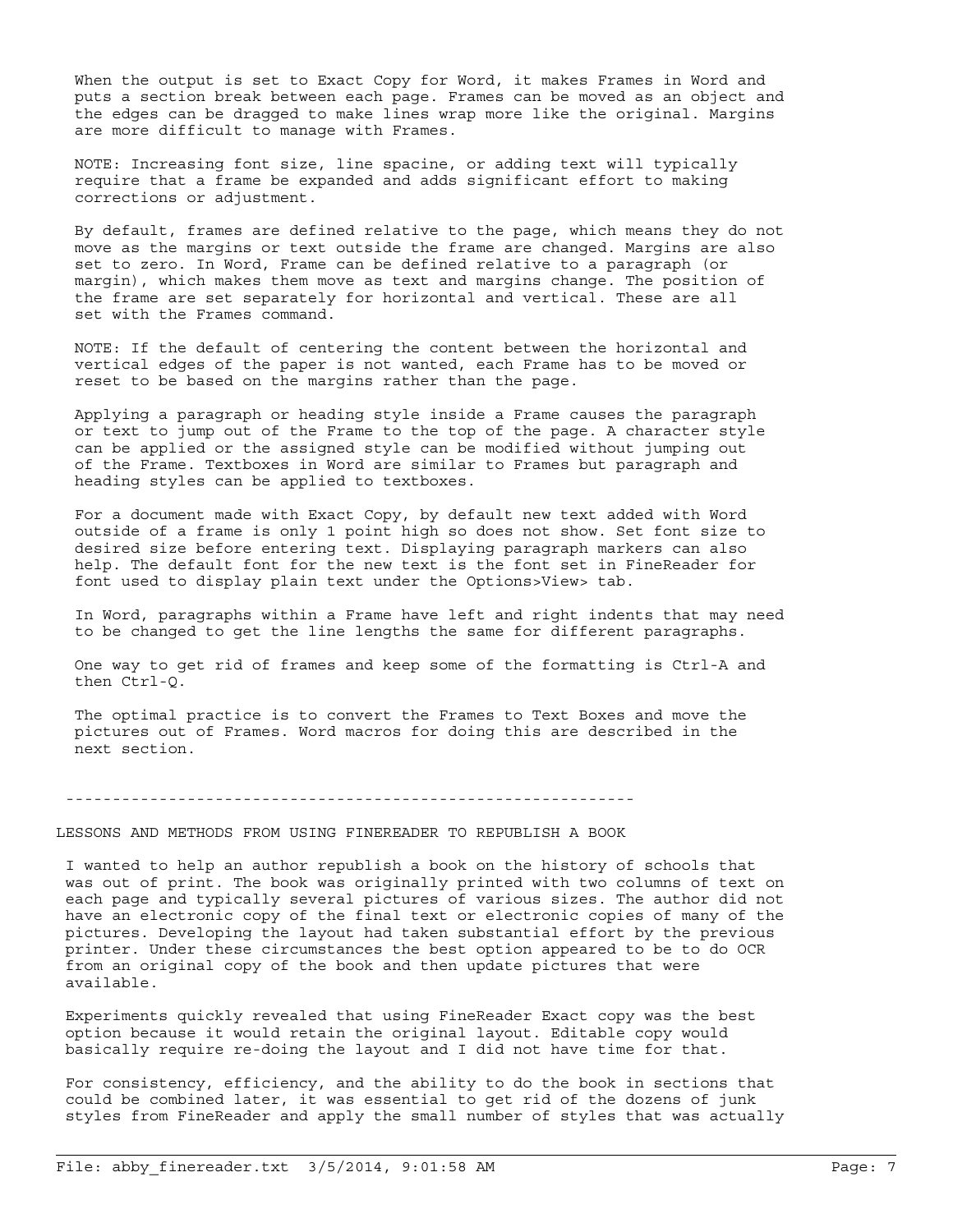needed (basic text, a few headers, and picture captions). Efforts to use standard Word macro commands to delete the styles created by FineReader found that the junk styles produced errors. Experiments revealed that the styles could be deleted by repeated runs of the standard macro commands.

 I also found that paragraph styles could not be applied in the frames used for text with the Exact copy option (using Word 2007). The Frames needed to be converted to Word Text Boxes for styles to be applied.

 Aligning the text boxes and pictures with the margins would be very time consuming if done manually. FineReader centered the output on a page in Word and I could not find FineReader settings to get the mirrored margins needed for a book.

 Word macros were developed to do most of the needed processing. The macro to convert text and pictures in frames to text boxes and to standard pictures, and then to align the textboxes and pictures with newly set margins was relatively complicated, but the project would not have been feasible without it. The final steps are described below.

- 1. The original book was scanned with VueScan to create an image of each page. VueScan was used because it has a Newspaper setting that descreened the pictures (very important) and because VueScan can do scanning like this with one scan (rather than the usual process of a preview and final scan).
- 2. ABBYY FineReader was used to do OCR on the page images from above, making an Exact Copy output. The FineReader options were set to keep page breaks, but not line breaks. Custom picture settings kept the original resolution and quality loss was not allowed. The most important step in FineReader was to set the text and picture identification boxes carefully--deleting any that FineReader made odd shaped and replacing them with simple, non overlapping rectangles. The text boxes were combined when possible into one larger box.
- 3. In Word, a series of macros was run to apply standard formatting. Those are described below. Then the styles for headers and picture captions were applied using Quick Styles. Finally, the location of a few text boxes or pictures was adjusted if needed--often by using keyboard shortcuts with macros for moving the objects a few points (as described below).

WORD MACROS USED WITH ABBYY FINEREADER

Macros PJ Init1 to PJ Init5 initially adjust document from ABBYY FineReader.

Macro PJ init1: (Ctrl-Alt-Shift-1)

- Displays counts of various types of pictures, tables, textboxes etc. (calls macro ObjectCounts)
- Clears the Word setting to automatically compress pictures on save. This is done by feeding Word keystrokes. I could not get it to work reliably so it stops on the dialog box after clearing the checkbox. The user must accept the setting and cancel out of the dialog boxes.
- Removes section breaks so there is only one section to start with.
- Sets margins.

Macro PJ Init2: (Ctrl-Alt-Shift-2)

- Removes all user created styles (calls macro remove user styles). This includes styles created by FineReader. The macro typically encounters errors due to FineReader creating styles that Word considers duplicates. The macro loops several times to sequentially handle these error cases. When it finishes, it displays a notice that tells whether all user created styles were successfully removed.

Macro PJ Init3: (Ctrl-Alt-Shift-3)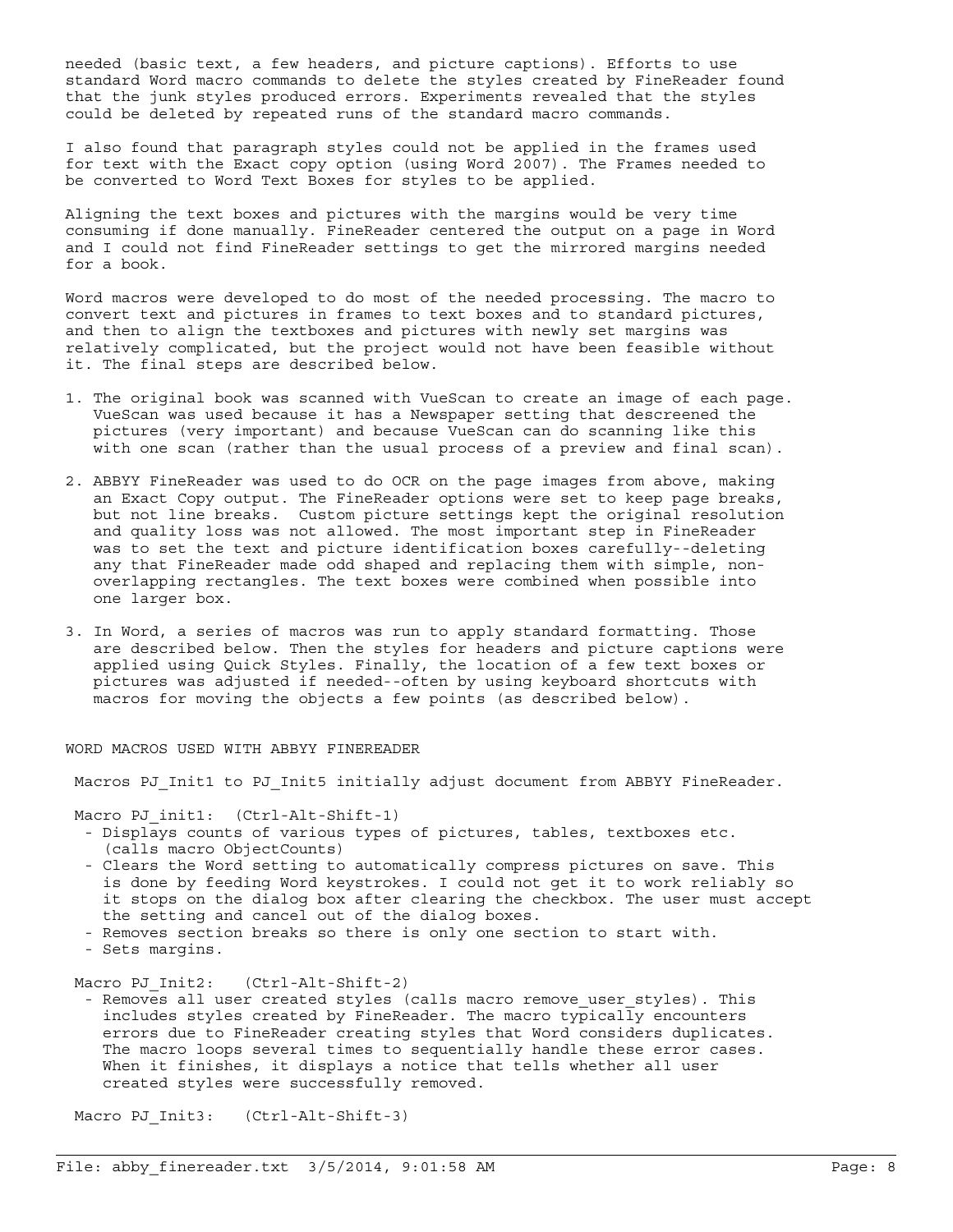- Attaches the PJ Book template, applies the normal style to all text, and sets quickstyles.
- Sets the font theme.
- Replaces all tabs with a space.
- Removes any cases of bold fonts.
- Sets the Courier New 1 point font size set by FineReader for the text layer (section breaks, paragraph markers, etc.) to Times New Roman 11 point.
- Sets header and page number format--different on odd and even pages.
- Adds a paragraph marker before and after each manual page break (every page) and an additional one at the end of the doc. This allows textbox and picture anchors to not be on last paragraph of a page (which can make objects jump unpredictably).

Macro PJ Init4: (Ctrl-Alt-Shift-4)

- Calls macro FineReaderFrames, which does the following:
	- Displays counts of various types of pictures, tables, textboxes, frames, etc. before processing is started. (calls macro ObjectCounts)
	- Converts frames with text to textboxes (because paragraph styles cannot be applied within frames). All readable text is in textboxes (none on text layer).
	- Converts pictures to normal pictures (shapes) in the drawing layer (the original pictures as inlineshapes in frames cannot be moved or replaced easily--both of which are needed).
	- Sets textboxes and pictures to be in front of text (otherwise wrapping makes paragraph
	- markers with textbox and picture anchors tend to move off page and cause major problems).
	- Leaves tables in frames (because attempting to convert them to
	- textboxes caused problems in the position and structure of the tables).
	- Aligns the textboxes, pictures, and frames relative to the margins and along the margins when appropriate (margins differ for odd and even pages).
	- Increases the contrast of pictures by 5%, which also converts pictures from grayscale to color and produces much better results when converted to pdf.
	- Makes the remaining frames with anchors (for textboxes and pictures) small and moves them to the left margin 3 inches from the top so they can be seen if needed. Removes any text from the remaining frames with anchors.
	- Displays counts of various types of pictures, tables, textboxes, frames, etc. after processing is completed. (calls macro ObjectCounts)
	- NOTE: For reasons unknown, this macro sometimes deletes the contents of tables if the tables are not on the last page.

Macro PJ Init5: (Ctrl-Alt-Shift-5)

 - Does formatting for standard tables. It makes the lines adjust to content, sets paragraph properties (no first line indent, single space, left aligned, etc.), and first row set to bold. This is optional and would only be needed if there are some standard tables. Tables with special formatting may be better handled separately.

 All of these macros and others mentioned below are available in a file at: http://archivehistory.jeksite.com/download/download.htm

 A file with notes and explanation about using Word (including styles, templates, macros, etc.) is also available at the download webpage noted above.

KEYBOARD SHORTCUTS \* indicates JK custom (listed by frequency of use)

Ctrl-Alt-Shift-1 to 5 -- Run PJ init macros to initialize ABBYY FineReader output\*

 Arrow -- with Picture or Textbox selected, move it 1 point in direction of arrow Alt-Shift-Arrow -- move selected Frame, Picture or Textbox 4 points in direction of arrow\* (Pictures may need nudge with simple arrow key initially)

Ctrl-2/3/4/6/7/8/9/0 -- Set space after paragraph in points. 7=add 6, 8=12\*